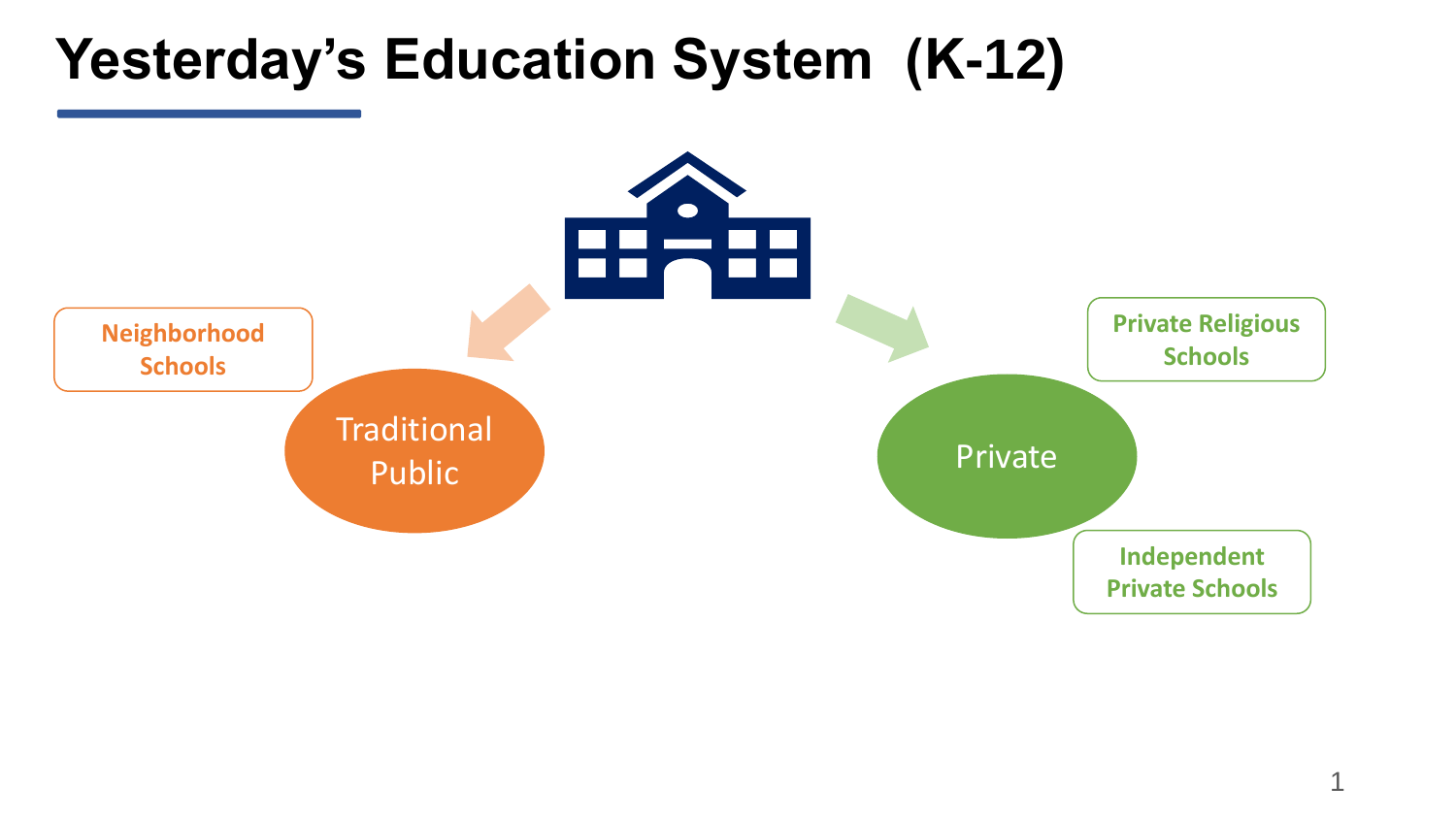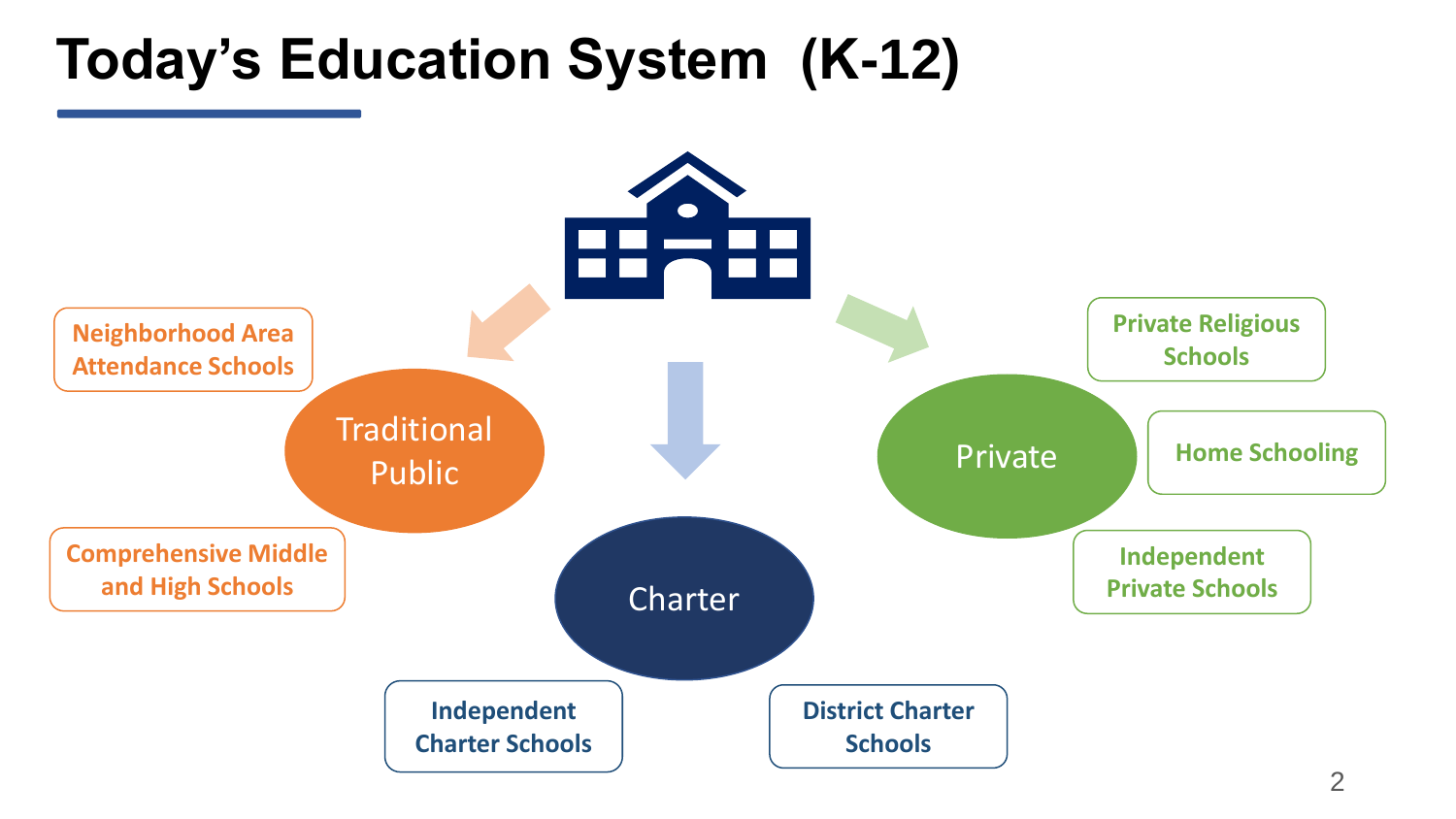#### **Traditional** Public

**Neighborhood Area Attendance Schools** These schools give priority for acceptance to children from the area surrounding the school. Children from other neighborhoods are admitted as space permits.



#### **Comprehensive Middle and High Schools**

These schools offer a broad academic curriculum. Extracurricular programming and student supports serve a wide range of needs and diverse student populations. These schools have priority attendance areas, but also accept students who live outside those areas when space is available.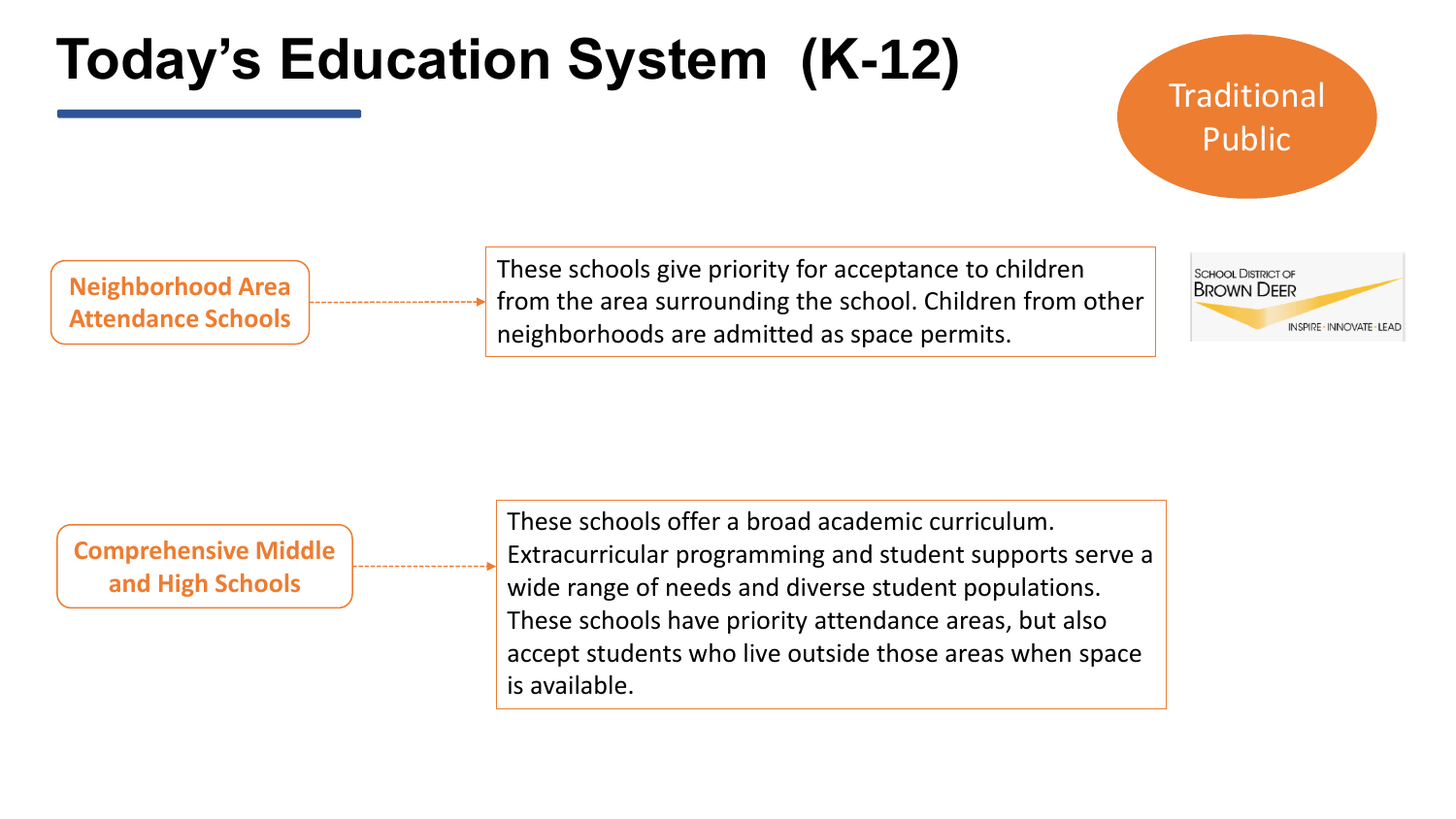#### Private

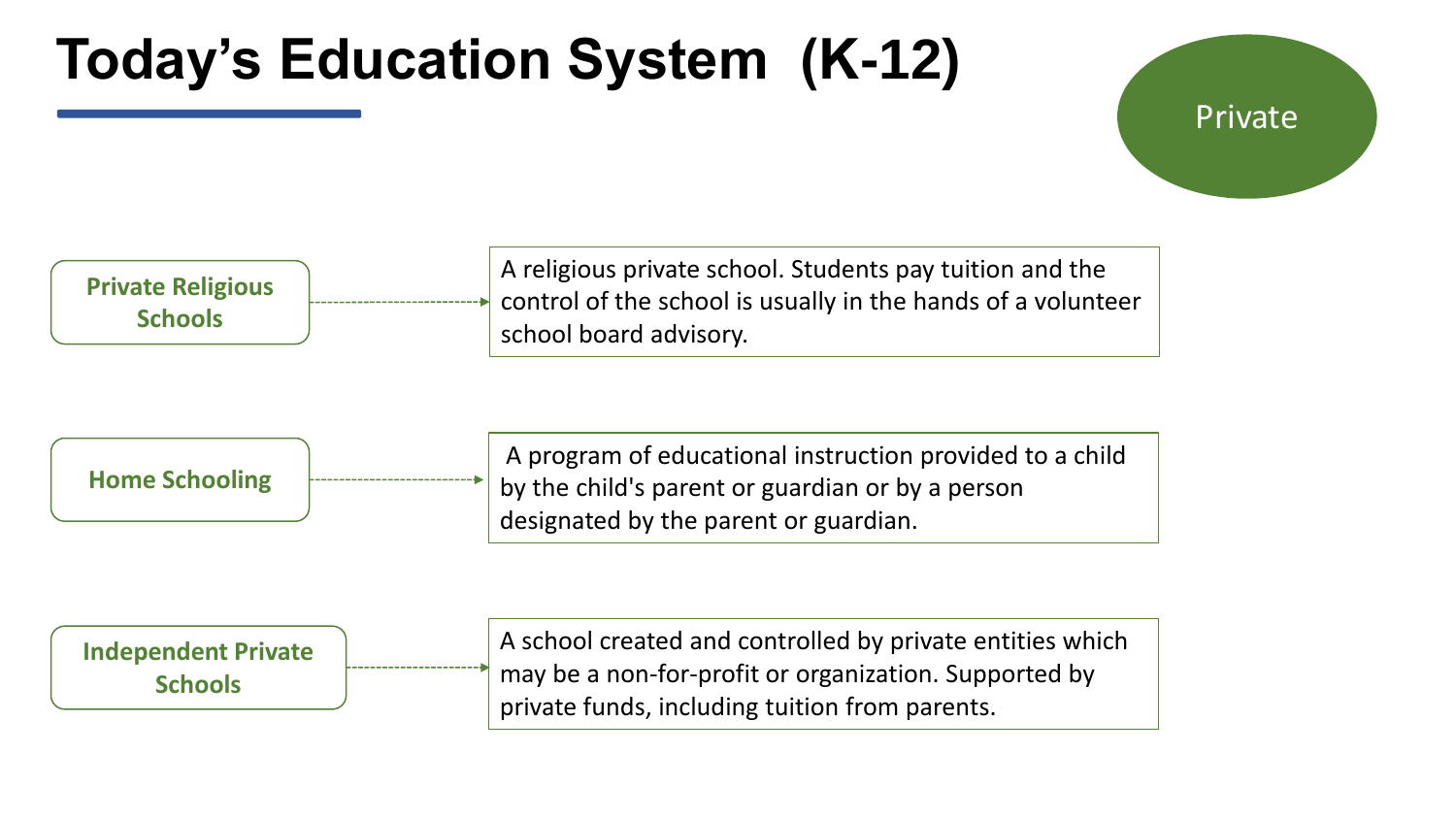#### Charter

**Independent Charter Schools** School not authorized through a school district. The employees of the school are not employed by any school district but are instead employed by the operating organization of the charter school.





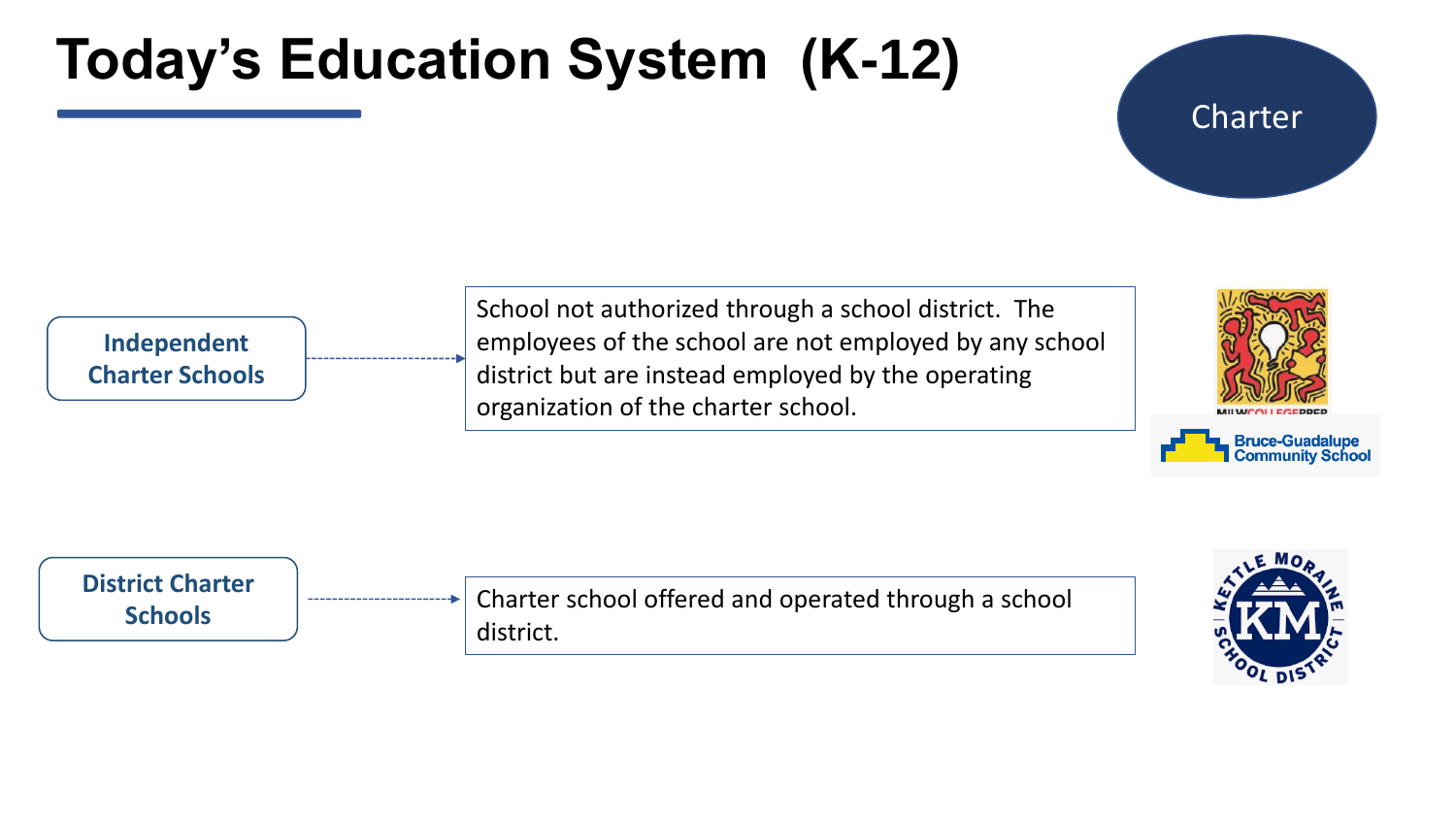### **Education Funding**

Wisconsin has one of the largest funding gaps between traditional public and public charter schools in the<br>nation. The state and local funding accounts for roughly \$13,000 per traditional public school student and just over \$8,000 for every charter school student

**Milwaukee College Prep**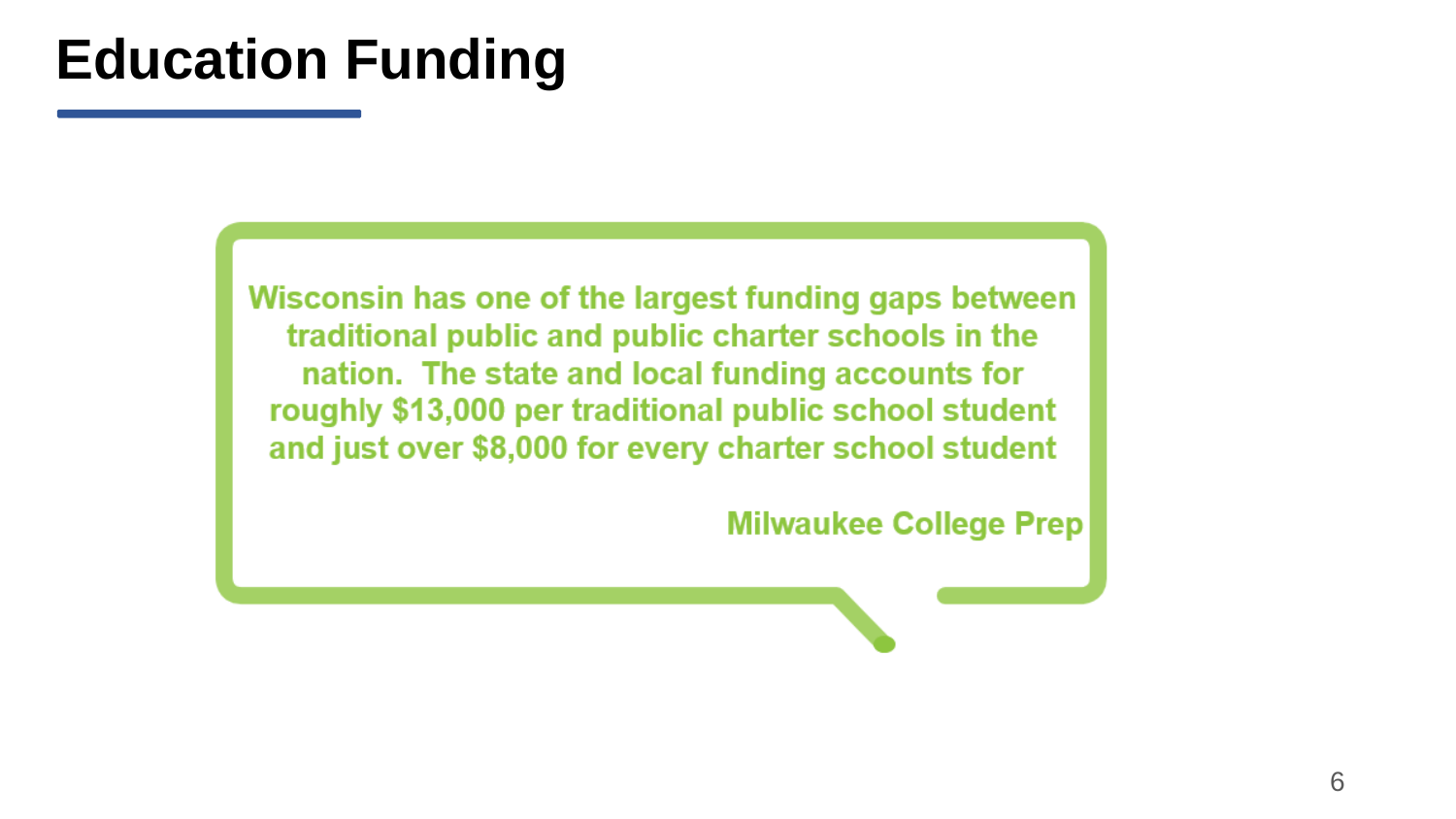# **Key events that shaped today's landscape**

Then Prior to 1974: MPS had enrollment of over 120,000 students.

In 1975, Chapter 220 is created and surges to 6,000 students per year in the mid-1990s. "Opt-out" options begin

- New laws
- emerge
- Milwaukee Parental Choice Program approved in 1990.
- First charter school in Wisconsin is introduced a couple of years later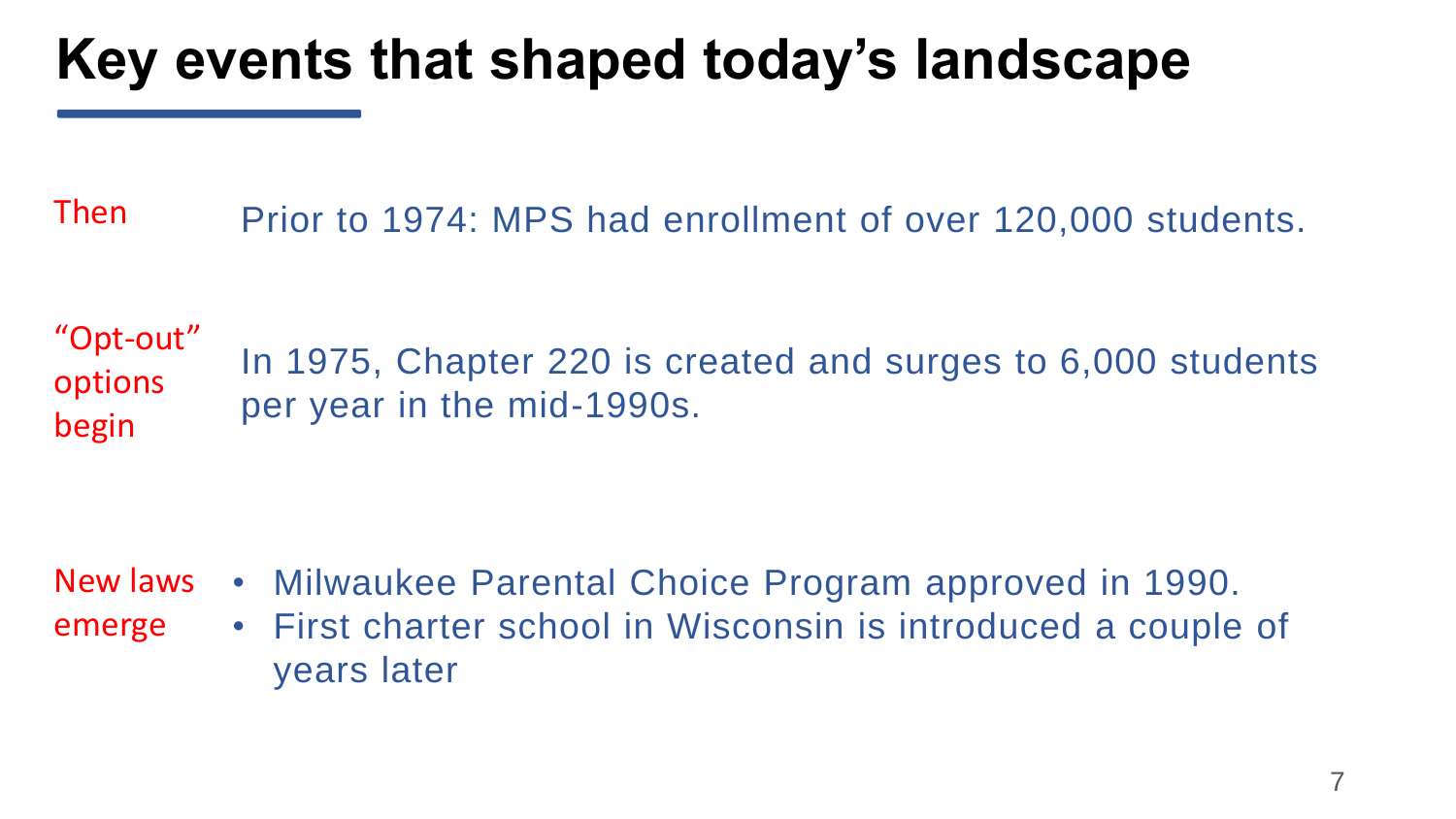# **Key events that shaped today's landscape**

• In 1998, the Wisconsin Supreme Court finds it constitutional for religious schools to be included in Choice. This is a landmark decision nationwide. Pivotal **Court** decision

- Rapid growth of the voucher program follows.
- Mid 1990s, state legislature passes "open enrollment" law. • MPS students using Open options peaks to 6,900 in 2013. "Open" passes
- Impacts
- Open enrollment students have been disproportionately white.
- In 2015, Chapter 220 was closed off to new enrollment. Suburbs determined to be more racially integrated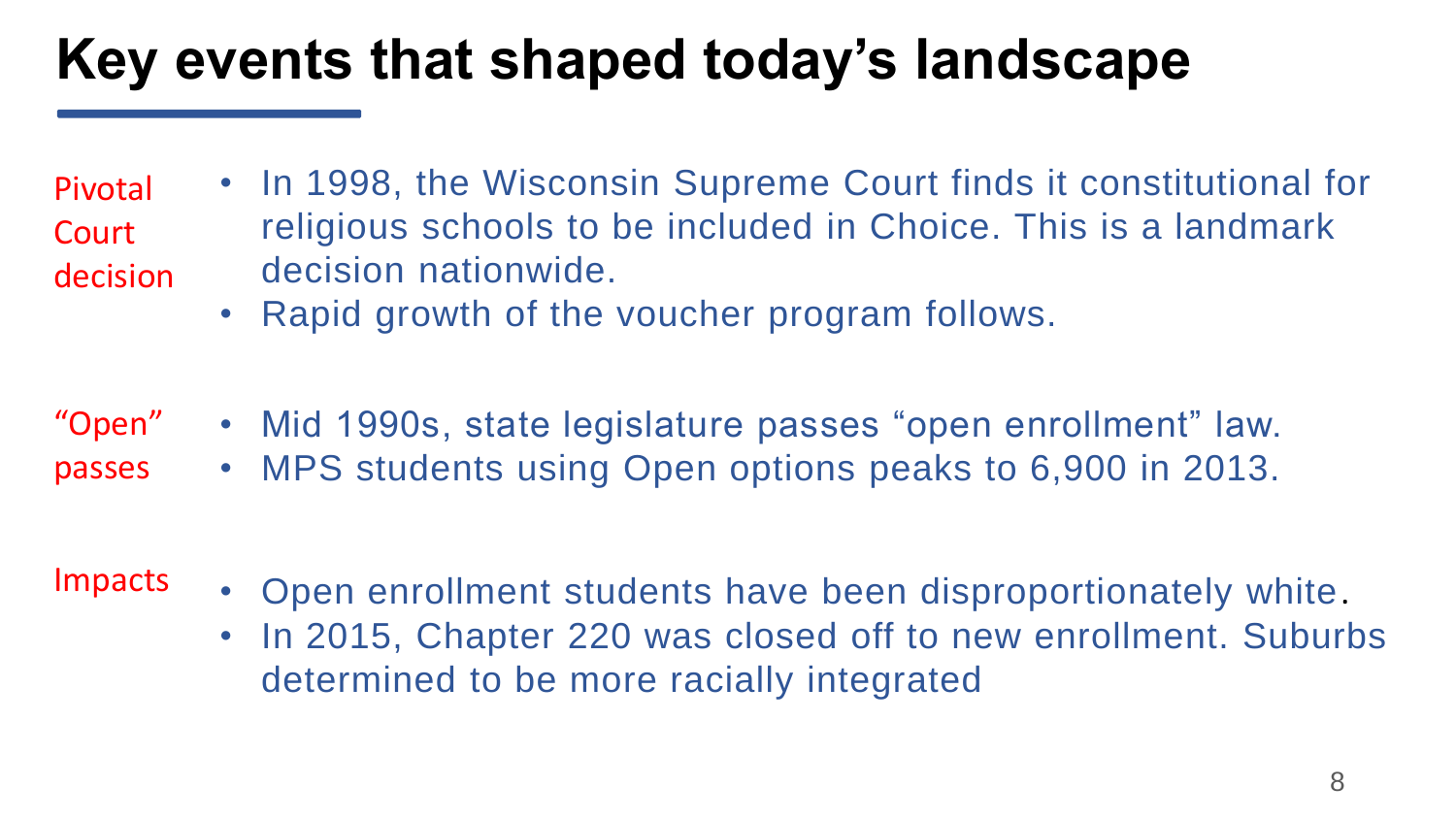# **City of MKE students – where do they go now**

MPS 66,683

- MPS "partnership schools" 998
- Charter schools (independent but MPS authorized) 8,045
- Charters schools (authorized by City of MKE or UW System) 8,756
- Students attending private schools using vouchers 28,917
	- Students using open enrollment to go to suburban public 5,024
		- Chapter 220 students attending suburban public 682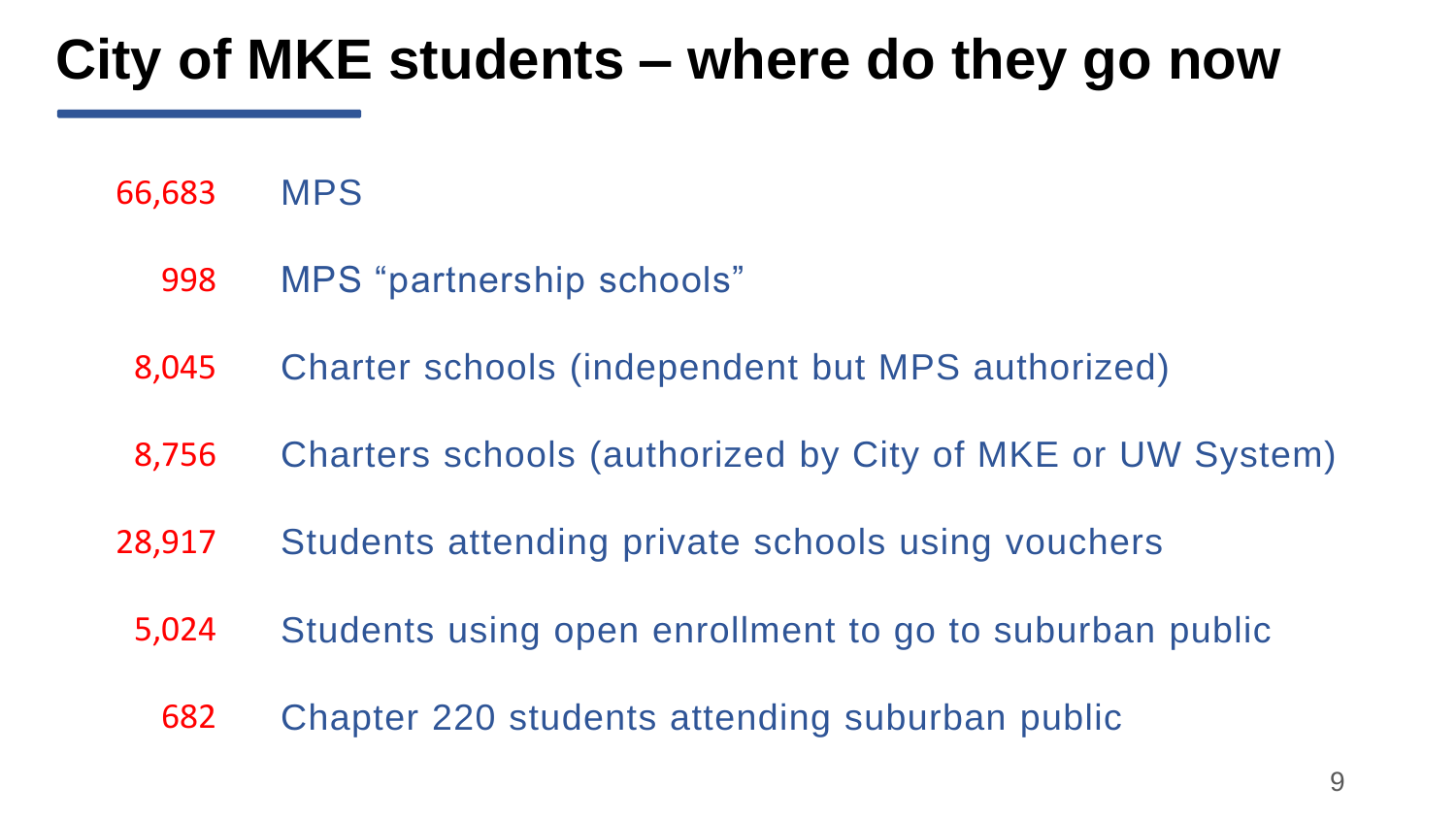# **City of MKE students – further breakdown**

- 55.7% of children receiving publicly funded education in the city enrolled in MPS compared to 100% prior to school choice.
- 23.7% of students use vouchers to go to private schools.
- Racial and ethnic make-up of MPS as of 2017-18
	- 52.1% African American
	- 26.5% Hispanic
	- 11.1% white
		- 7.1% Asian
		- 3.3% Other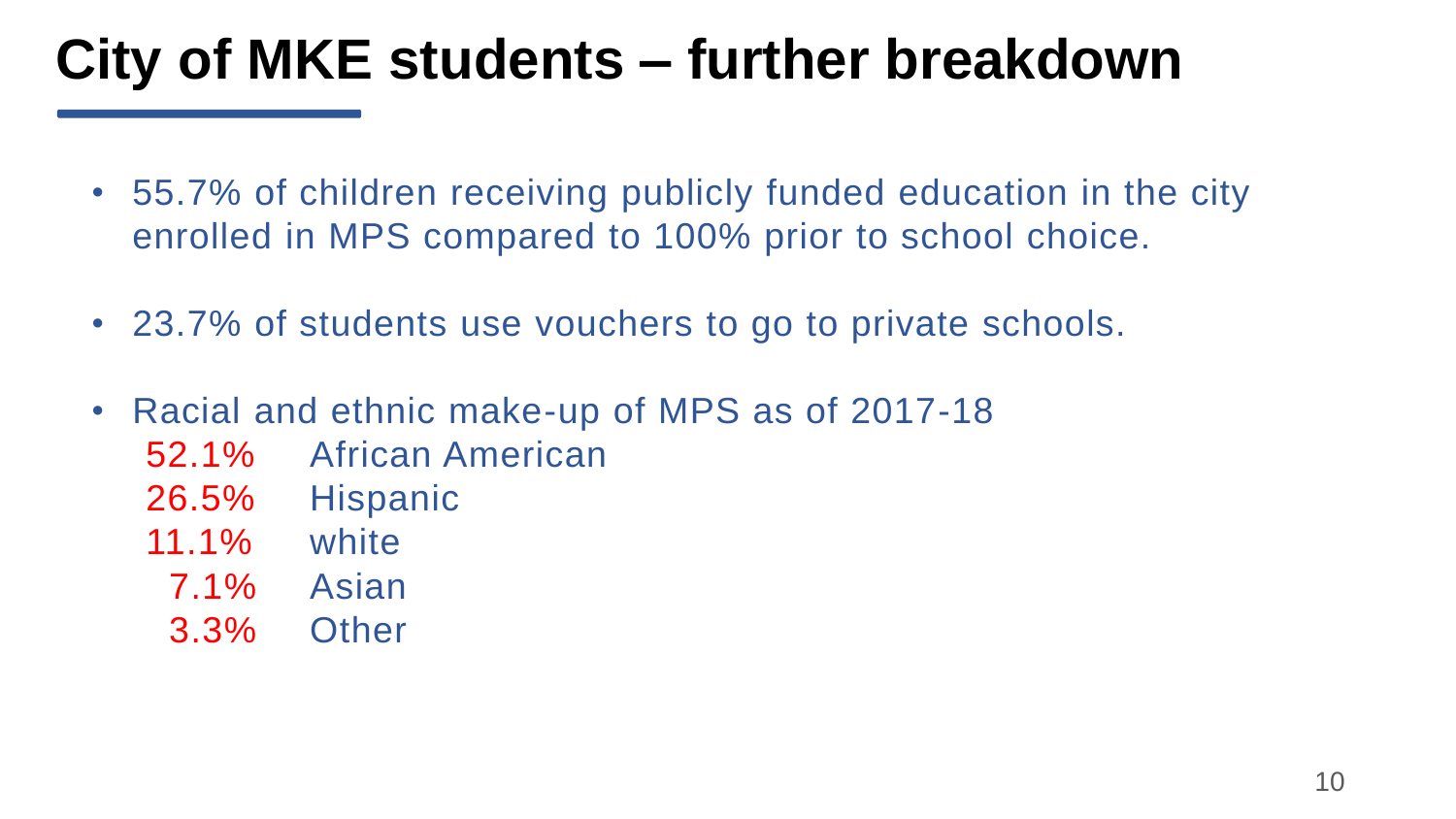# **How are the MKE kids doing?**

|                  | <b>MPS</b>                                          | <b>Private Voucher</b>                          |
|------------------|-----------------------------------------------------|-------------------------------------------------|
| Language<br>Arts | 19.2% proficient or advanced<br>50.3% "below basic" | 20% proficient or advanced<br>41% "below basic" |
| Math             | 20% proficient or advanced<br>41% "below basic"     | 16% proficient or advanced<br>47% "below basic" |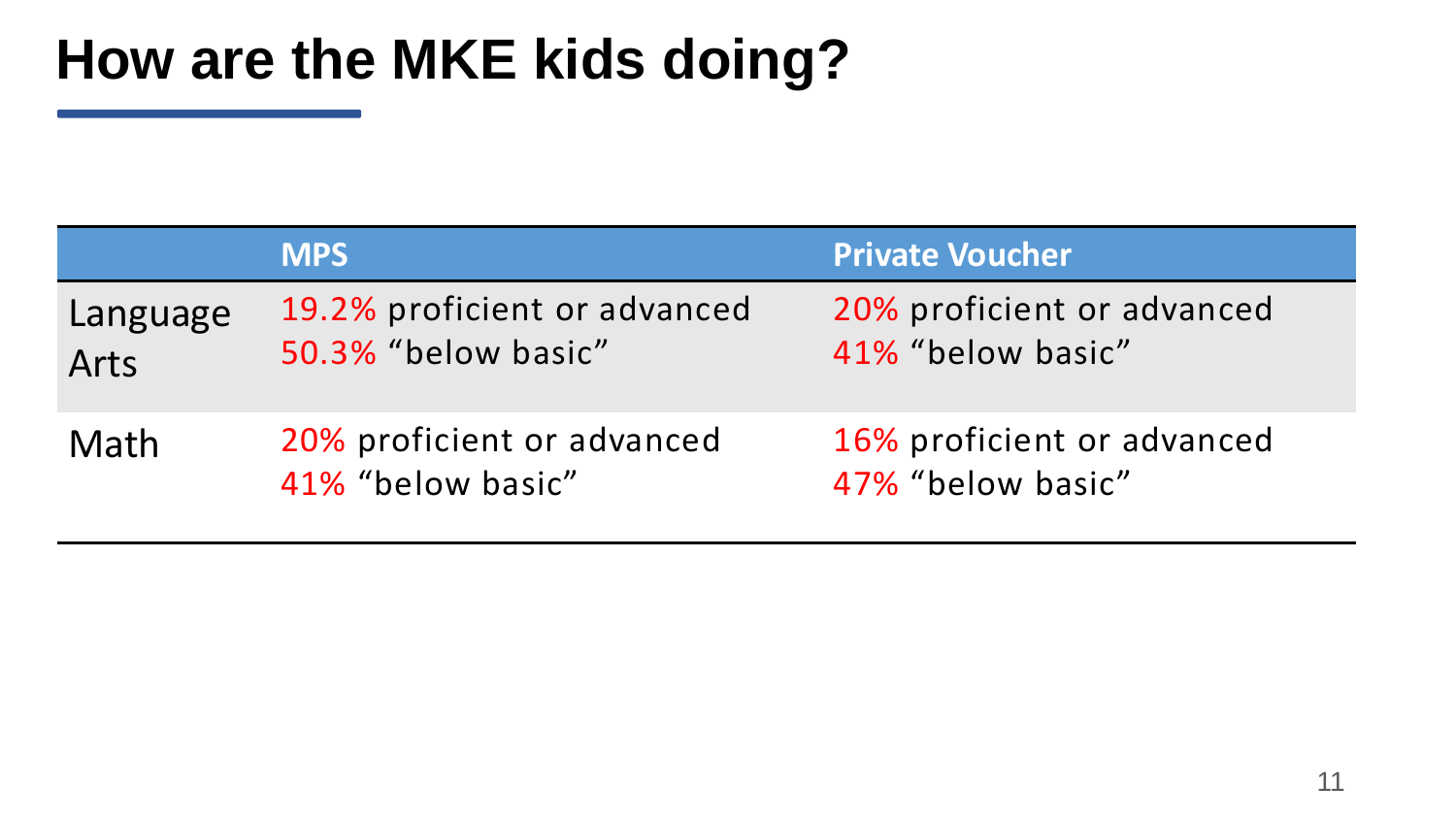# **How are MKE schools stacking up?**

| <b>School</b><br><b>Rating</b> | <b>MPS</b> | <b>Private</b><br><b>Voucher</b><br><b>School</b> | <b>Charter</b><br><b>Schools</b> |
|--------------------------------|------------|---------------------------------------------------|----------------------------------|
| Low                            | 54%        | 29%                                               | 12%                              |
| Moderate                       | 21%        | 42%                                               | 25%                              |
| High                           | 25%        | 29%                                               | 63%                              |

The Metropolitan Milwaukee Association of Commerce analyzed the report card ratings for every school in the city.